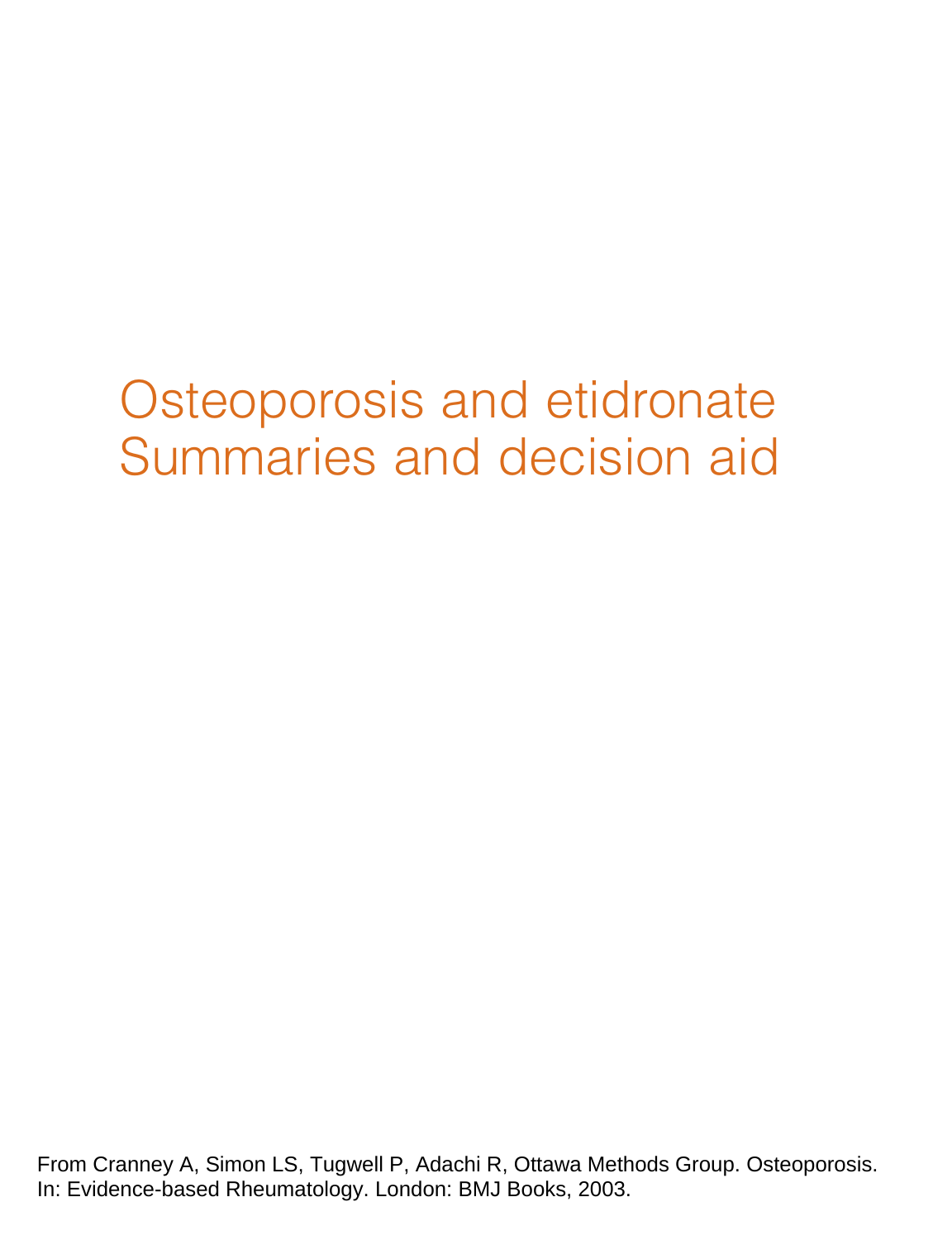# **Information about osteoporosis and treatment**

#### **What is osteoporosis?**

Osteoporosis is a condition of weak, brittle bones that break easily. The most common breaks or fractures are in the spine, hip, or wrist and these may occur without a fall. Osteoporosis is detected using a bone density test that measures the amount of bone loss. A result that is at least 2·5 "standard deviations" below normal confirms the diagnosis. This means people have lost at least 25 per cent of their bone mass or density.

Hip fractures can cause severe disability or death.

- Among 100 women with normal bone density, about 15 may break a hip in their lifetime.
- Among 100 women with low bone density, about 35 to 75 may break a hip in their lifetime.

This number depends on amount of bone loss, age, and other risk factors, such as:

- major bone-related risks: previous broken bones since age 50 (not from trauma); family history of fracture (e.g. mother who broke a hip, wrist, spine)
- major fall-related risks: poor health; unable to rise from a chair without help; use of sleeping pills.

Spine fractures are more common, disabling, and painful. They can cause stooped posture and loss of height of up to 6 inches.

To find out your personal risk of broken bones, ask your doctor.

#### **What can I do on my own to manage my disease?**

 $\checkmark$  Calcium and vitamin D  $\checkmark$  Regular impact exercises (e.g. walking)

#### **What treatments are used for osteoporosis?**

Three kinds of treatment may be used alone or together. The common (generic) names of treatment are shown below.

- 1. Bone-specific drugs
	- Alendronate Calcitonin Etidronate Risedronate
- 2. Hormones that affect bones and other organs
	- Parathyroid hormone Raloxifene Hormone replacement therapy (oestrogen and progestin)
- 3. Other
	- Hip protector pads

#### **What about other treatments I have heard about?**

There is not enough evidence about the effects of some treatments. Other treatments do not work. For example:

- Calcitonin for non-spinal fractures
- Etidronate for non-spinal fractures
- Raloxifene for non-spinal fractures

#### **What are my choices? How can I decide?**

Treatment for your disease will depend on your condition. You need to know the good points (pros) and bad points (cons) about each treatment before you can decide.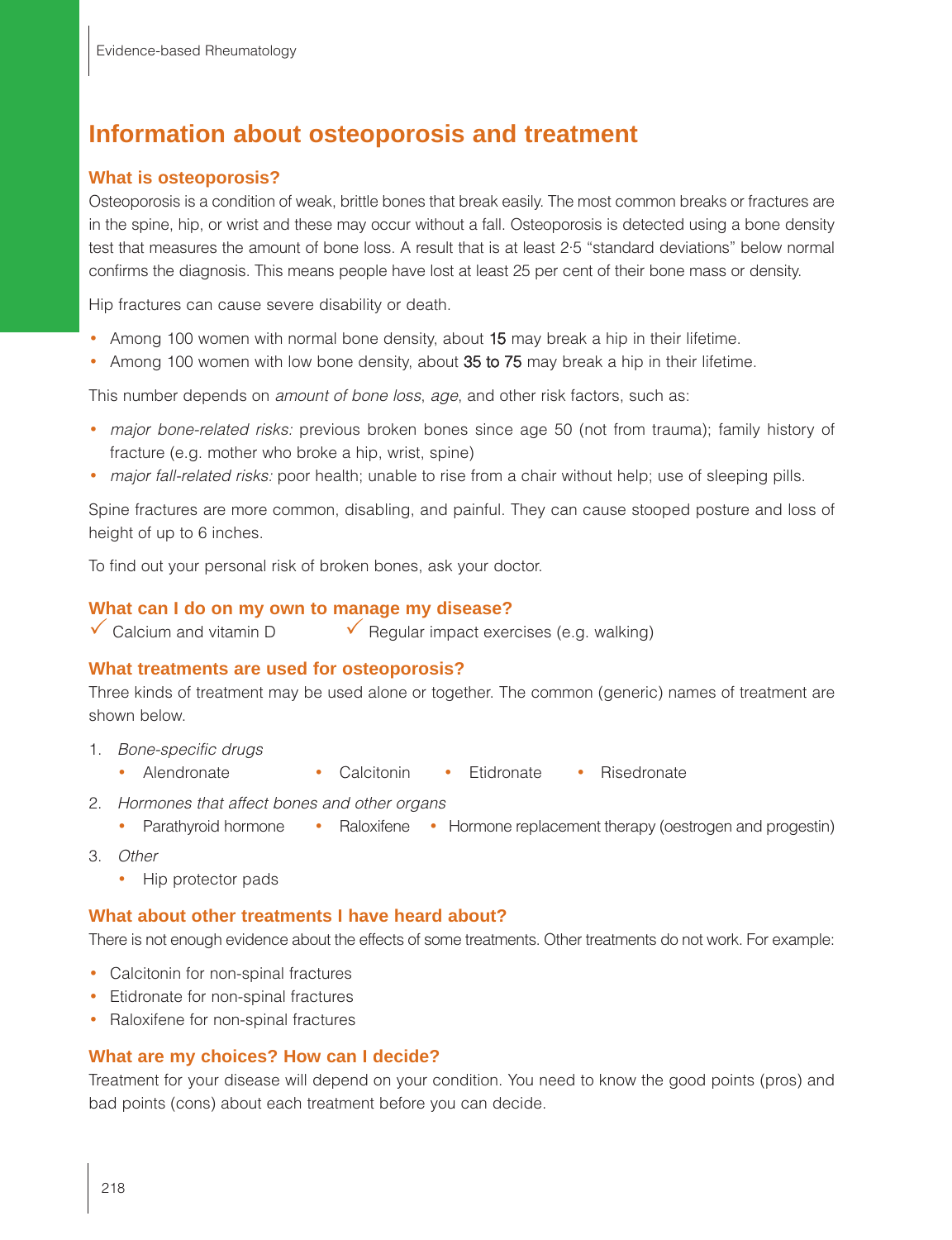# **Osteoporosis decision aid**

## **Should I take etidronate?**

This guide can help you make decisions about the treatment your doctor is asking you to consider.

It will help you to:

- 1. Clarify what you need to decide.
- 2. Consider the pros and cons of different choices.
- 3. Decide what role you want to have in choosing your treatment.
- 4. Identify what you need to help you make the decision.
- 5. Plan the next steps.
- 6. Share your thinking with your doctor.

#### **Step 1: Clarify what you need to decide What is the decision?**

Should I take etidronate to slow bone loss or prevent breaks?

Etidronate may be taken as a pill daily for 2 weeks and followed by 3 months of calcium pills taken daily.

## **When does this decision have to be made? Check √ one**

 $\Box$  within days  $\Box$  within weeks  $\Box$  within months

## How far along are you with this decision? Check  $\checkmark$  one



 $\Box$  I am considering the choices



 $\Box$  I have already made a choice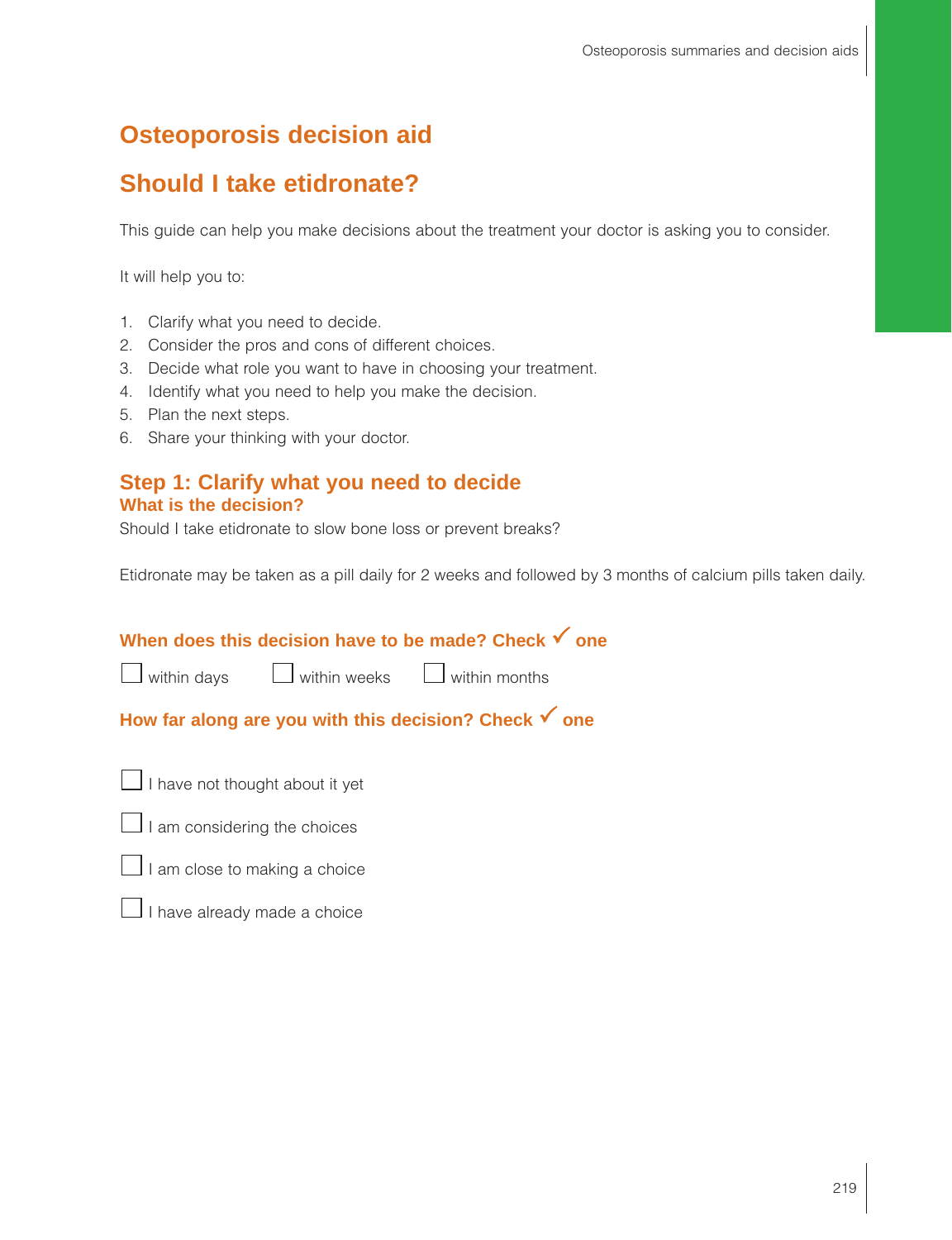## **Step 2: Consider the pros and cons of different choices What does the research show?**

Etidronate is classified as: Likely beneficial

There is "Silver" level evidence from 13 studies (available in a Cochrane Systematic Review) of 1267 women after menopause testing etidronate. The studies lasted up to 4 years. The women had osteoporosis (low bone density) or normal to near normal bone density. These studies found pros and cons that are listed in the chart below.

#### **What do I think of the pros and cons of etidronate?**

- 1. Review the common pros and cons that are shown below.
- 2. Add any other pros and cons that are important to you.
- 3. Show how important each pro and con is to you by circling from one (\*) star if it is a little important to you, to up to five (\*\*\*\*\*) stars if it is very important to you.

## **PROS AND CONS OF ETIDRONATE TREATMENT**

| <b>PROS</b><br>(number of people affected) | <b>CONS</b><br><b>How important</b><br>is it to you?<br>(number of people affected) |  |  |  |  |  |
|--------------------------------------------|-------------------------------------------------------------------------------------|--|--|--|--|--|
| Fewer broken bones                         | * * * * *                                                                           |  |  |  |  |  |
| in the spine                               |                                                                                     |  |  |  |  |  |
| 4 less women out of 100 have a             |                                                                                     |  |  |  |  |  |
| spine fracture over their lifetime         |                                                                                     |  |  |  |  |  |
| with etidronate                            |                                                                                     |  |  |  |  |  |
| Increases bone density                     | $* * * * * *$                                                                       |  |  |  |  |  |
|                                            |                                                                                     |  |  |  |  |  |
| Cyclical 3 month schedule                  | * * * * *                                                                           |  |  |  |  |  |
| 2 weeks of etidronate then 3               |                                                                                     |  |  |  |  |  |
| months of a calcium supplement             |                                                                                     |  |  |  |  |  |
| Flexible dosing and no need to             | $* * * * * *$                                                                       |  |  |  |  |  |
| stand or sit for 1 hour afterwards         |                                                                                     |  |  |  |  |  |
| May be taken mid-morning,                  |                                                                                     |  |  |  |  |  |
| afternoon or evening                       |                                                                                     |  |  |  |  |  |
| Other pros:                                | * * * * *                                                                           |  |  |  |  |  |

| <b>CONS</b><br>(number of people affected)                            | <b>How important</b> | is it to you? |  |
|-----------------------------------------------------------------------|----------------------|---------------|--|
| May not decrease broken bones<br>in the hip or wrist                  | * * * * *            |               |  |
| Side effects: heartburn,<br>stomach irritation, diarrhoea, leg cramps |                      | * * * * *     |  |
| Must take 2 hours before<br>or after a meal                           |                      | * * * * *     |  |
| Personal cost of medicine                                             |                      | * * * * *     |  |
| Other cons:                                                           |                      | * * * * *     |  |

### **What do you think of taking etidronate? Check √ one**



Willing to consider this treatment Unsure Not willing to consider this treatment Pros are more important to me than the Cons Cons are more important to me than the Pros